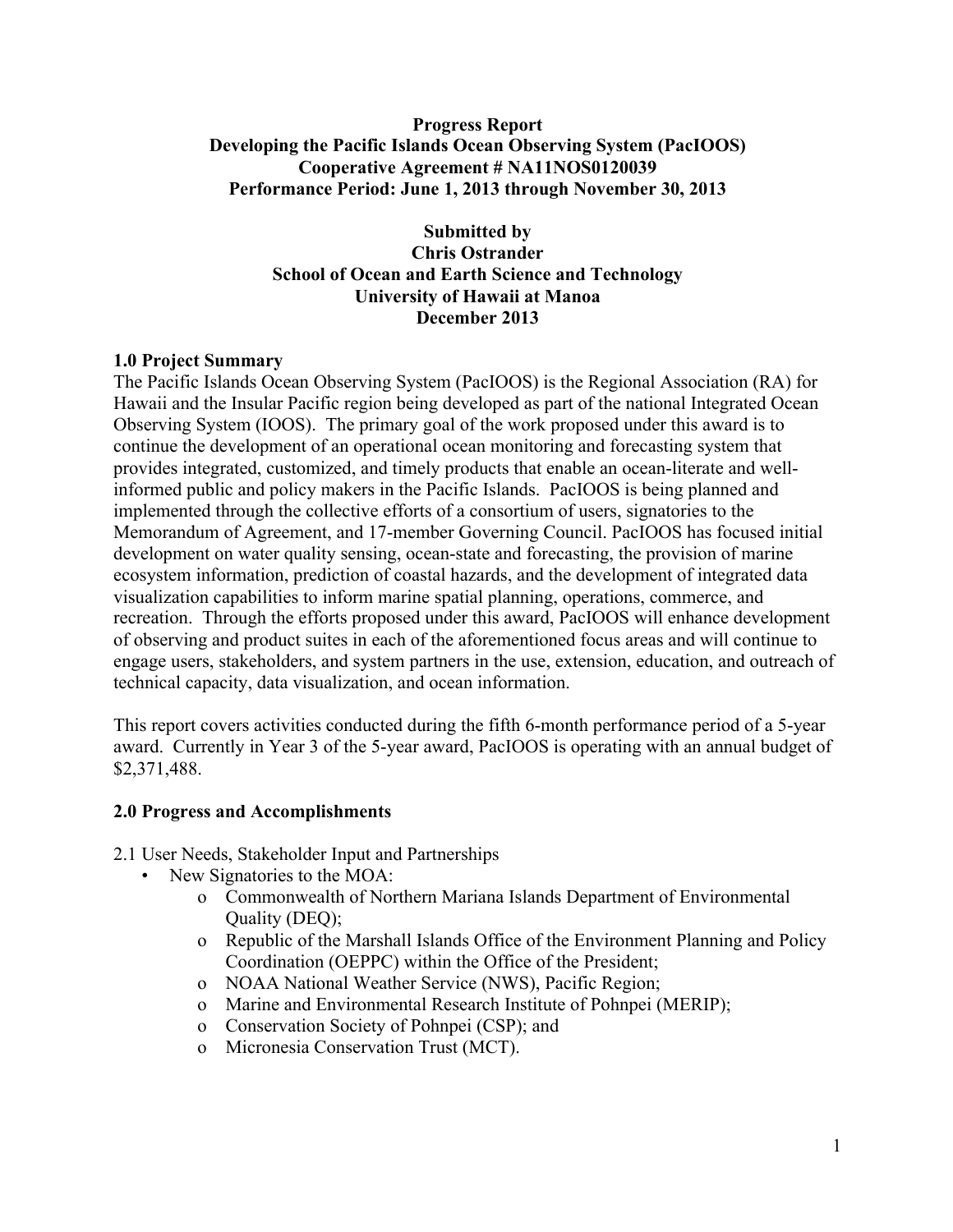- Participation in the BOEM Task Force, NOAA Pacific Island Regional Team (PIRT), NOAA Sentinel Site Program, NOAA Pacific Regional Outreach Group (PROG), NOAA Aquaculture Group, NOAA Habitat Blueprint Program, and State of Hawaii Ocean Resources Management Plan (ORMP) Working Group and Policy Group.
- In their new partnership, PacIOOS and the NOAA NWS are exploring options to move PacIOOS forecasts into an experimental guidance product with hopes to transition them to operational capacity within AWIPS.
- Attend Pacific Islands Regional Planning Body (RPB) meetings and calls to promote PacIOOS data services role for the region.
- Before the August Governing Council meeting in Guam, Melissa Iwamoto met with partners and conducted site visits on Guam (University of Guam and University of Guam Sea Grant) to learn about local issues and strengthen relationships. PacIOOS also held a partner reception in Guam to foster relationships with local partners and organizations.
- Melissa Iwamoto met with current and potential partners in Palau to learn about local needs, highlight PacIOOS activities, form new and strengthen existing relationships. Meetings were conducted with the following organizations: Palau Community College, PALARIS, Palau International Coral Reef Center, Palau Conservation Society, Coral Reef Research Foundation, Palau Weather Service, and The Nature Conservancy.
- PacIOOS continues two collaborative projects with the Hawaiian Islands Humpback Whale National Marine Sanctuary. We are providing geospatial and data expertise, space, and assistance for the Niihau Management Project. Additionally, our modelers provided ocean circulation information for a West Maui discharge study.
- PacIOOS and the local Alliance for Coastal Technology program continue to partner to explore ocean acidification sensors and research.
- Discussions with PacIOOS and the US Navy (Pacific Command, PacFleet, and  $3<sup>rd</sup>$  Fleet) focus on identifying areas for future collaboration and mutual benefit.
- Increasing numbers of researchers from the Hawaii Institute of Marine Biology (HIMB) are looking to PacIOOS to serve their research data to the public in a user-friendly manner.
- Continued to foster partnerships with the Waikiki Aquarium, CNMI NOAA Coral/CZM, State of Hawaii Office of Planning and CZM, NOAA Sanctuaries, Pacific Disaster Center, NOAA Pacific Services Center.
- Strong partnership forged with NOAA CO-OPS and our Water Quality team. CO-OPS is assisting with deployments, permitting, and other logistical issues.
- Continue to strengthen partnerships between Scripps Institution of Oceanography, CDIP, NOAA PMEL, and other core contributors to IOOS.

2.2 Governance and Administrative Structure

- New Governing Council representatives include PALARIS (Palau seat); NOAA NWS (Regional seat); and CNMI DEQ (CNMI seat).
- PacIOOS hosted Governing Council Meeting in August in Guam to review and evaluate the strengths of PacIOOS in order to strategically plan for a successful FY13.
- PacIOOS Governing Council elected a new Executive Committee: SOEST/PacIOOS PI (chair); Liquid Robotics; Government of Guam; Hawaii Marine and Coastal Zone Advocacy Council (MACZAC); and College of Marshall Islands.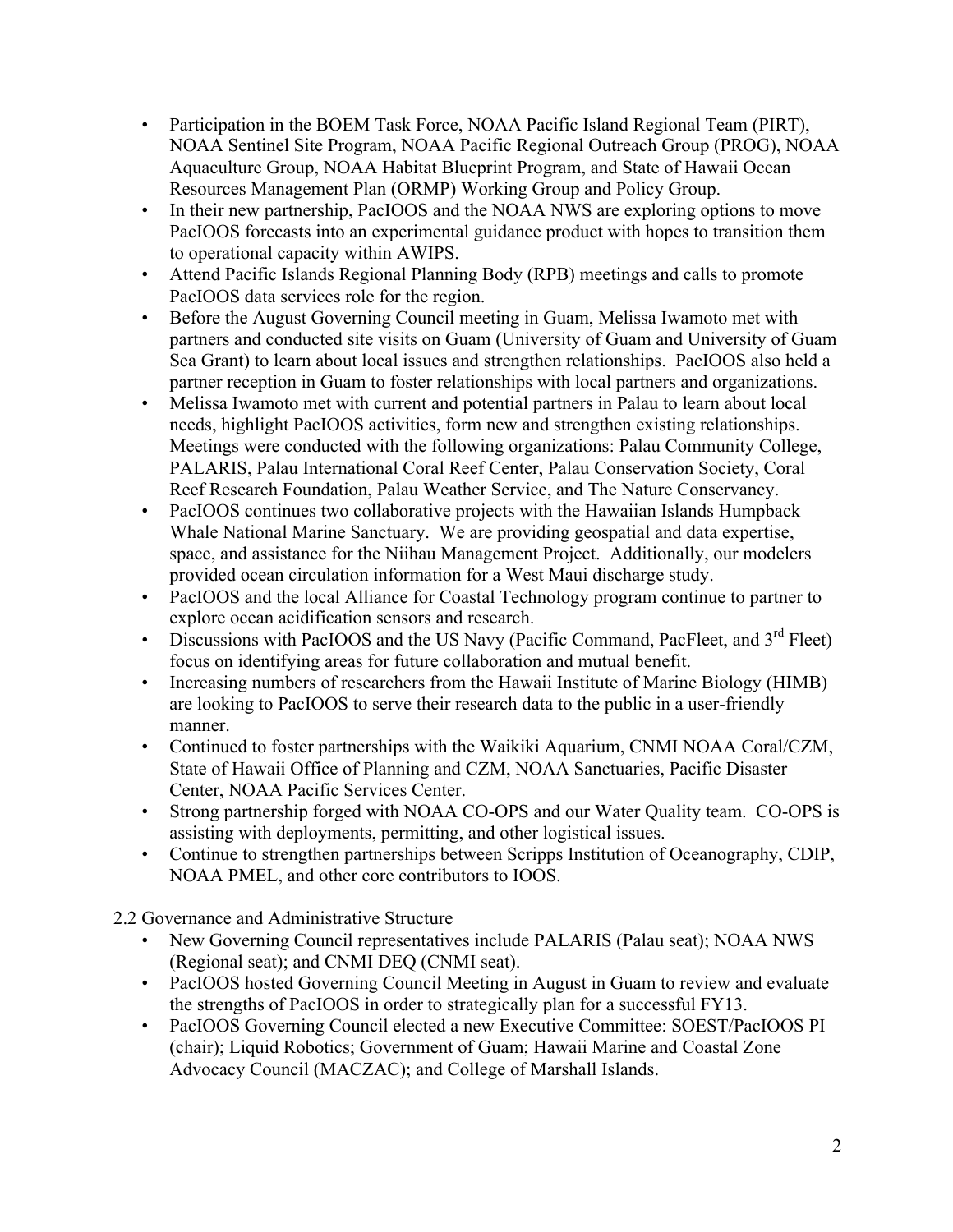- Co-PI meetings are held frequently to engage and update all recipients of IOOS funding through the PacIOOS cooperative agreement.
- Continue to participate in national IOOS activities that provide direction on the development of PacIOOS.

2.3 Business/Operations Plan

- Operations and future plans continue to be informed by PacIOOS 5-year Strategic Operational Plan.
- Continued to work with COL and IOOS Association to promote results from IOOS Summit.
- Leveraged funding and partnership opportunities with NOAA CSC, NOAA Coastal Storms Program, City and County of Honolulu, State of Hawaii, US Army Corps of Engineers, US Navy Pacific Command, EPSCoR, UH Sea Grant, and NOAA PMEL.
- Created a revolving account within the University of Hawaii at Manoa as a mechanism to bring in additional funds for requested data management services above and beyond normal operations and responsibilities of PacIOOS (e.g., PacIOOS Project Pages).

2.4 Planning, Design, and Implementation

- New wave buoy deployed off Hanalei, Kauai; reporting data through PacIOOS webpage and CDIP.
- Coordinated with and trained PACOM to deploy wave buoy in American Samoa. Recovery of wave buoy from US PACOM after failed deployment.
- Successful redeployments of wave buoys off Ipan, Guam (August); Mokapu; Hilo; and Lanai.
- Emergency recovery of wave buoy off Ipan, Guam (October).
- Successful wave buoy swap off Barber's Point.
- Developed a system to provide two WW3/SWAN wave forecasts per day.
- Developed system to compile WW3 input files from original NOAA NCEP sources to bypass WW3 FTP site, which was experiencing frequent delays and a long outage.
- Collected necessary bathymetry data for new location for WW3/SWAN wave forecast: Northwest Hawaiian Islands in order to address stakeholder needs.
- PacIOOS wave forecasts validated daily with measurements from NDBC buoys.
- Expanded PacIOOS Weather Research and Forecasting (WRF) model to CNMI (12km resolution); Guam (2km resolution); and Samoa (3km resolution). 7-day forecasts of surface air temperature, wind, rain, humidity, and air pressure; updated hourly.
- Expanded PacIOOS Regional Ocean Modeling System (ROMS) to CNMI (4km resolution); Guam (2km resolution); and American Samoa (3km resolution). Seven-day forecasts of water temperature, currents, salinity, and sea surface height at various depths.
- New Harbor Surge Forecast Tool released for Haleiwa Harbor.
- Multiple current meters and a pressure gauge deployed on North Shore of Oahu to improve physical understanding of the processes creating the surge in Haleiwa Harbor and to improve the accuracy of the surge forecast.
- Deployed and recovered two sub-surface moorings (Hanauma Bay and Honolulu Harbor) with McLane Moored Profilers, Acoustic Doppler Current Profilers (ADCPs), and various temperature and conductivity sensors. Data to serve multiple objectives,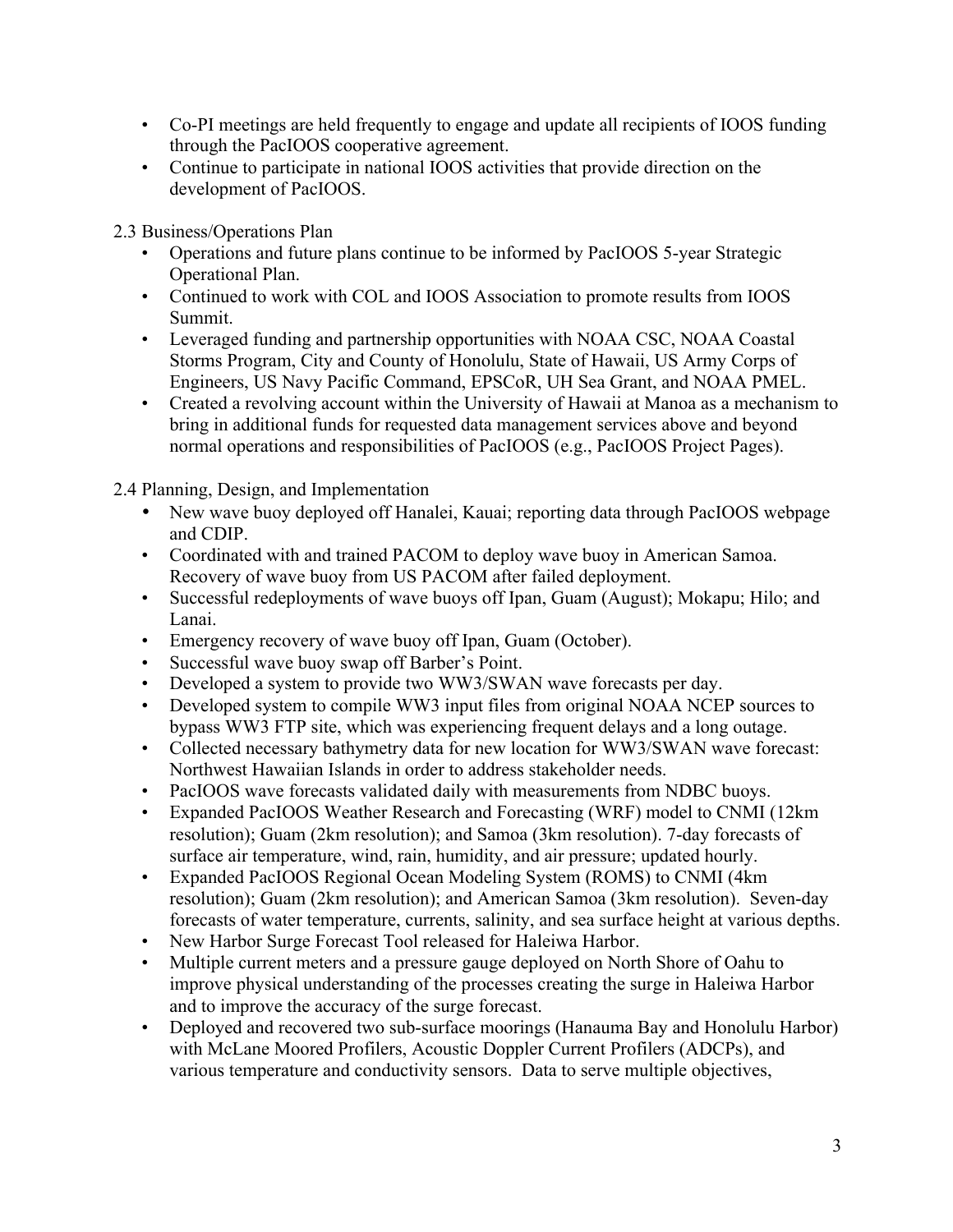including model validation for PacIOOS and evaluation of environmental variability for the Seawater Air Conditioning project in Honolulu.

- Re-analysis of PacIOOS Wave Run-Up Forecasts along the North Shore of Oahu in order to improve forecast process for multiple locations along the coast.
- PacIOOS High Sea Level Forecast for Majuro adjusted to reflect a possibility of flooding if the largest swell heights at the time are at a minimum height.
- Global comparison of time spectra of satellite vector wind products, based on collocated observations from QuikSCAT and ASCAT. This study is important for numerous applications, including construction of seamless win climatology.
- Kaena Point High Frequency Radio (HFR) operational. Extended coverage of real-time surface currents along west coast of Oahu.
- One of two Hilo HFR installations completed. Funding provided by NOAA Coastal Storms Program (CSP). Second system to be operational during next reporting block.
- Testing of prototype pop-up satellite tags capable of measuring oxygen concentrations throughout the water column. Initial test results look good.
- Participation in the IOOS Ocean Tracking Network (OTN): Retrieval and redeployment of the 3-unit 'Kipapa String' of OTN acoustic receivers. All 3 successfully recovered after 50 weeks of deployment. Data currently being analyzed.
- Continued tagging effort leveraged with State of Hawaii funding: 15 tiger sharks tagged off Maui. All implanted with acoustic transmitters; 8 equipped with fin-mounted 'SPOT' satellite transmitters. Data available on PacIOOS website.
- Continual service and maintenance of all water quality sensors (NSS) and buoys (WQB) throughout PacIOOS region.
- Deployment of new water quality near shore sensor (NSS) in Wailupe, Oahu.
- Redeployed NSS in American Samoa, Kilo Nalu WQB, and Hilo WQB.
- Received final permits for two new Maui NSS locations. Deployments planned for next reporting period, in partnership with NOAA CO-OPS and UH Maui College.
- Trained new personnel on how to service, maintain, and download data from NSS in insular Pacific.
- Developed new Ala Wai Turbid Plume Forecast partnership between PacIOOS water quality group and PacIOOS modeling group. Continued bottle sampling for model validation.
- As part of the IOOS Marine Sensor Innovation project, expanded ocean acidification capabilities with the first remotely deployable, prototype Dissolved Inorganic Carbon (DIC) analyzer, developed by NOAA PMEL. The buoy was deployed next to Kilo Nalu WQB in October. When operated in conjunction with pCO2 monitoring equipment, mineral saturation state can be calculated in real time.
- Alliance for Coastal Technologies (ACT) pH sensors installed on Kaneohe Bay CRIMP buoys. CRIMP buoys are a collaboration between UH Sea Grant, NOAA PMEL, and PacIOOS (maintenance support).
- Manual water sampling next to DIC and ACT pH sensors to ground-truth data.

## 2.5 DMAC

The PacIOOS data management group (DMG) is tasked with ensuring the data collected by PacIOOS is stored and accessible to users via standard services. In addition, the DMG develops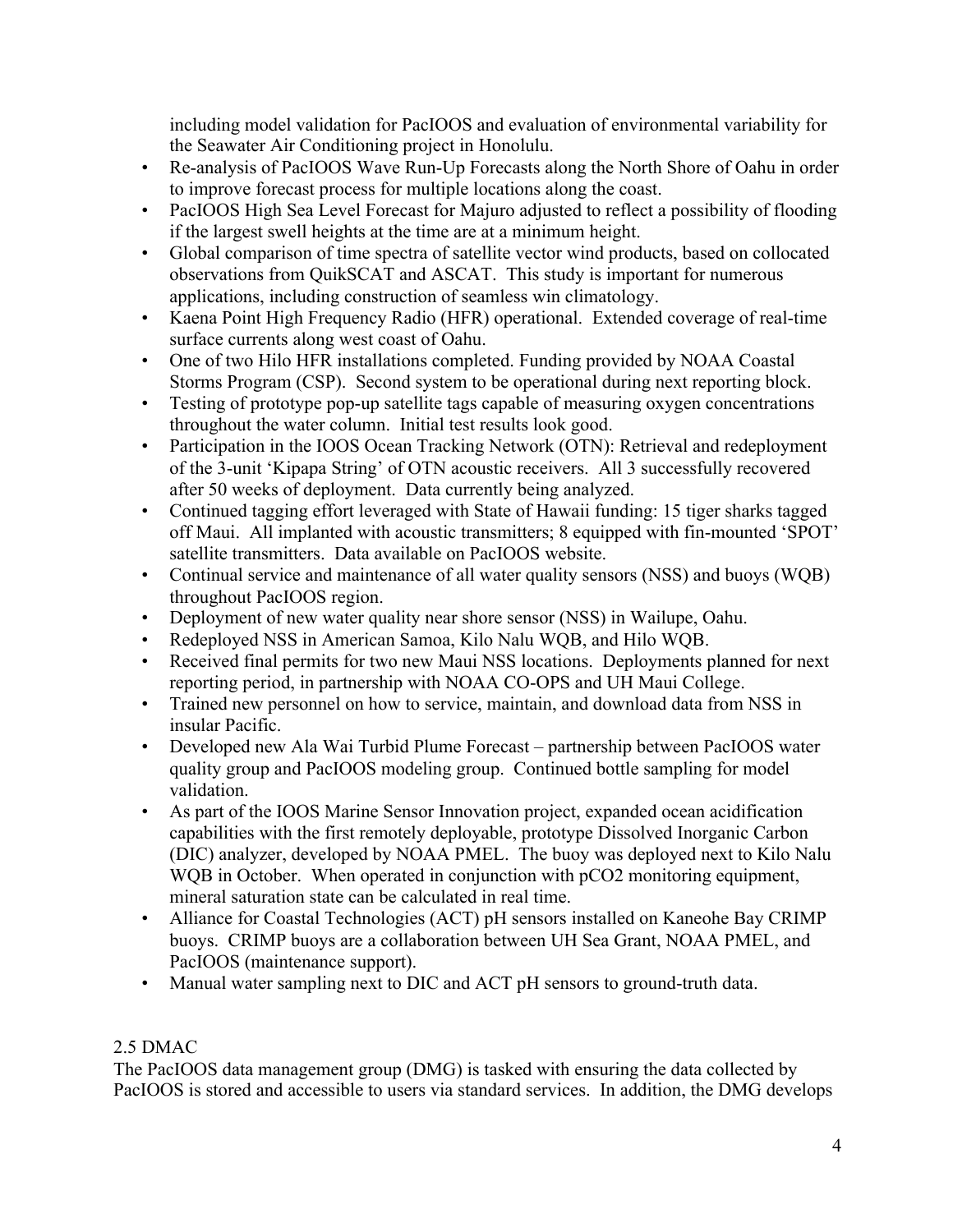tools and products based on the collected data. Accomplishments by the DMG during this reporting period include the following:

- PacIOOS is now offering a new data management service called "Project Pages" to serve as a repository of ocean and coastal program and project data collected by researchers, NGOs, community groups, and partners throughout the Pacific for a service fee.
- New "project page" on Hawaii Tiger Shark Tracking developed in partnership with Hawaii Institute of Marine Biology (HIMB) researchers funded by the State of Hawaii to display near real-time tracks and locations of tiger sharks tagged off Maui. http://pacioos.org/projects/sharks/
- Three other new projects pages developed:
	- o Hawaiian Islands Sentinel Site Cooperative (NOAA PSC);
	- o Radionuclide levels around the Hawaiian Islands (UH Manoa); and
	- o Waianae Ordnance Reef Current Study (NOAA ORR and NOAA ONMS).
- An additional project page for the City and County of Honolulu Mamala Bay study is in progress.
- Development and release of New Water Quality Web Pages that streamline all PacIOOS water quality assets, the new Ala Wai Turbid Plume Model, and State of Hawaii Clean Water Branch alerts and beach monitoring results.
- Collaborated with Liquid Robotics to provide real-time displays on a wave glider deployed in the Northwest Hawaiian Islands on PacIOOS Voyager. The display includes location as well as measurements made by the glider instruments.
- Development and release of a mobile version of PacIOOS Voyager with map tools to support mobile users.
- New data holdings added to the PacIOOS Voyager, our data visualization and download tool, include:
	- o Insular Pacific and Northwest Hawaiian Islands benthic habitat maps;
	- o Atmospheric forecast model output for three new regions: CNMI, Guam, and American Samoa;
	- o Ocean circulation model output for two regions: CNMI and Guam;
	- o Updated State of Hawaii flood hazard zones and evacuation centers.
	- o Auto-select of nautical charts;
	- o Corrections to vector displays; and
	- o New marine organism tracking features.
- Development of a catalog web service to allow users to search the vast PacIOOS data holding in an automated fashion (near completion).
- Added GIS layers from the Environmental Protection Agency of the Republic of the Marshall Islands to the PacIOOS data holdings.
- The UH Coastal Geology Group provided PacIOOS with Sea Level Rise Scenario and Historical Shoreline map layers as part of a partnership to develop a tool that addresses requests by county planners. The Sea Level Rise/Shoreline Change tool provides easy access to shoreline change rates and potential impacts of sea level rise in relation to a particular parcel. The tool is currently in beta testing.
- Work continues on incorporating a Sensor Observation Service (SOS) into the PacIOOS suite of data services. The particular implementation is based on THREDDS OPeNDAP server (TDS), and PacIOOS has been working with both Unidata (TDS) and ASA (SOS) to enable this service. At present, PacIOOS has two test data sets being served by SOS.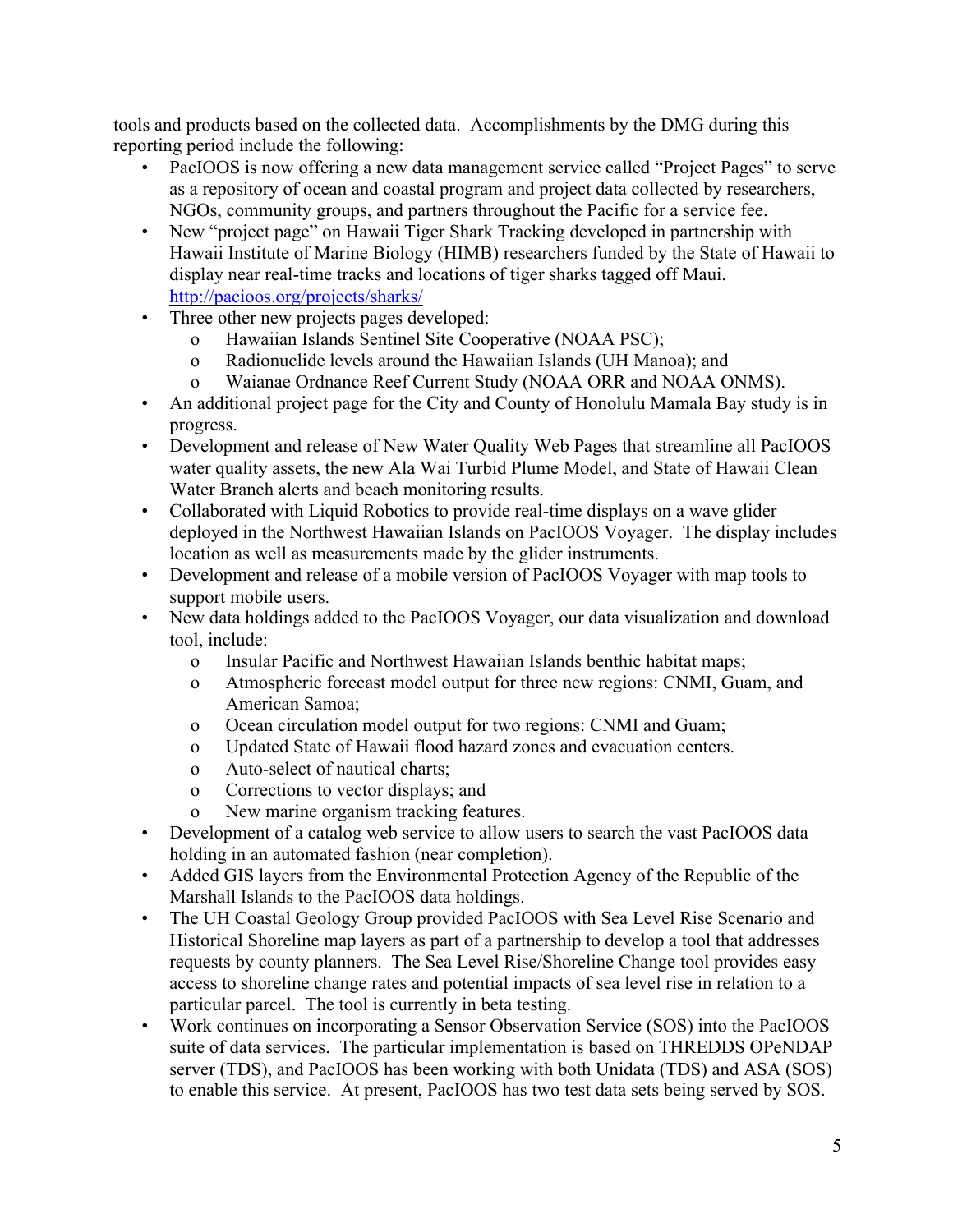Once the service bugs are worked out, the plan is to add all the PacIOOS point measurements (near-shore sensors and water quality buoys) to this service.

- Working with NOAA CSC and contractor to provide real-time flash flood alerts to county and state emergency managers.
- In collaboration with NOAA Hawaiian Islands Humpback Whale National Marine Sanctuary, developed an interface for targeted users to explore geospatial data related to the management of Niihau.
- Continue to enhance user interface and experiences on the web page.
- Continuously work with data and technical staff in each of the focus areas to improve user experiences and access to products and data.
- All of DMG continues to work toward meeting all of the IOOS goals and requirements.

2.6 Education, Outreach and Public Awareness

- During this reporting period, the PacIOOS website had 490,789 page views from 84,238 unique visitors----**an increase of 59%.**
- In collaboration with COSEE Island Earth, PacIOOS kiosks have been developed and shipped to multiple locations. Kiosks are up and running at University of Guam, Maui Ocean Center, Dolphin Quest (Kohala Coast, Big Island), and Whalers Village (Lahaina, Maui). Others are in the process of being deployed at the following locations: UH Maui College, Windward Mall (Kaneohe, Oahu), Mokupapapa Discovery Center (Hilo).
- Collaboration with UH Maui College to develop classroom activities using data available on PacIOOS Voyager, focusing on data relevant to student experiences and real-world decision-making.
- Presentations for numerous organizations, groups, and events, including NOAA PSC, Area Committee Meetings, Guam Coral Reef Symposium, Maui Ocean Awareness Trainings, NOAA Science Teachers Workshop, etc.
- Exhibits at multiple local events, including Hawaii Conservation Conference, UH Career Fair, SOEST Open House, World Oceans Day and Ocean Literacy Day events at Waikiki Aquarium, Friends of Kewalos Beach Clean Up day, etc.
- Continue to produce updated and relevant flyers and materials for workshops, conferences, partner meetings, and general outreach.
- Continue to publish and distribute monthly e-newsletters.
- Enhanced presence on social media, especially Facebook, but also including new PacIOOS Twitter and Instagram accounts.
- Collected and published success stories illustrating value of PacIOOS data, tools, and services.
- Increased public awareness and interest in PacIOOS with targeted, engaging press releases.

2.7 National and International Collaborations

- PacIOOS continues to participate in all IOOS and IOOS Association conference calls and workshops.
- Heather Kerkering remains a member of the Finance Committee of the IOOS Association Board. Chris Ostrander also remains a member of the board.
- Chris Ostrander continues to exercise his role in the IOOS Federal Advisory Committee.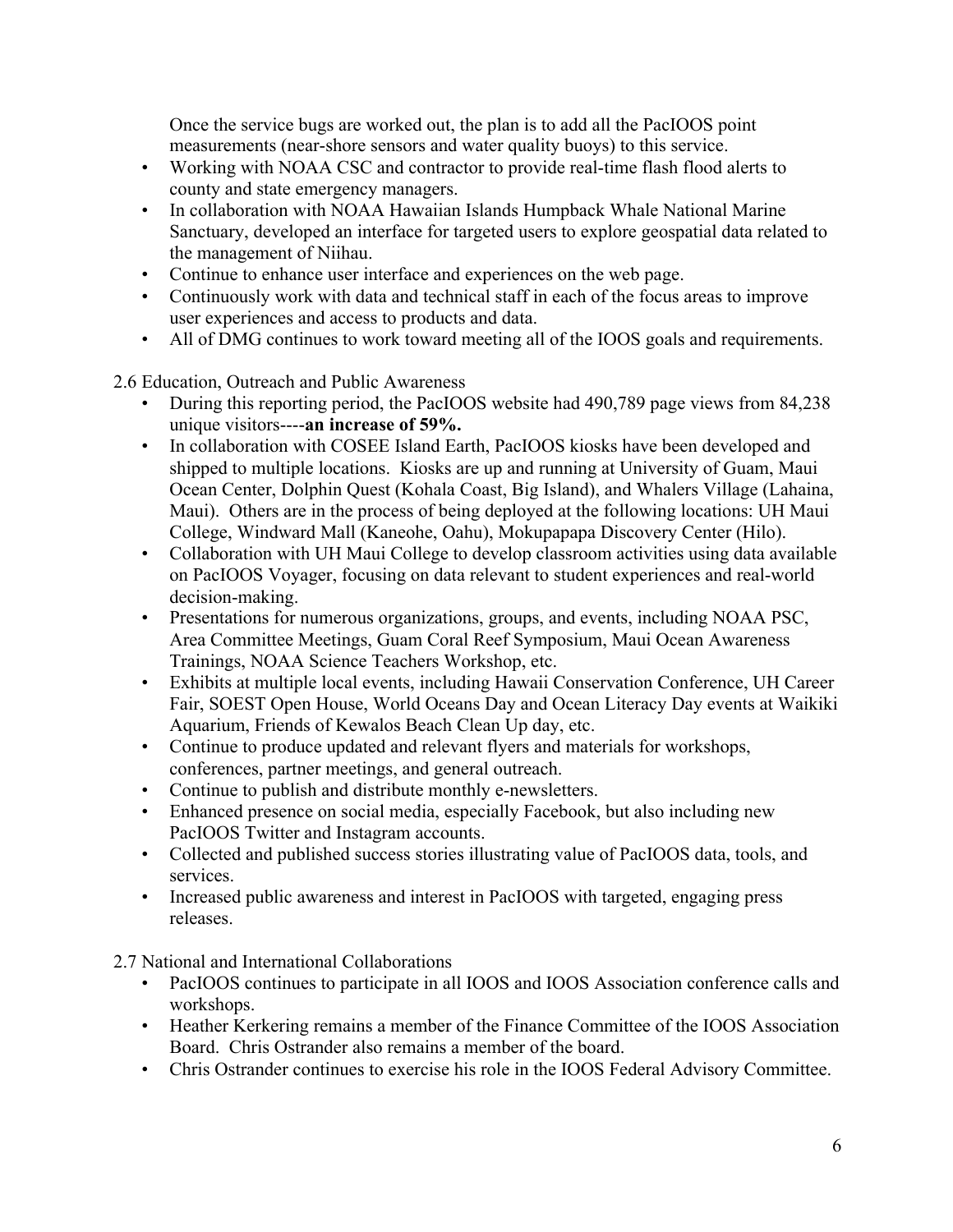- Chris Ostrander continues to serve on the Indo-Pacific Oceanography Reference Group (UNESCO-IOC).
- Jim Potemra participates in all monthly DMAC conference calls, as well as the marine portal forum. Jim attended the IOOS DMAC and Product Development workshop in Silver Spring, MD in September.
- Jim Potemra and Melissa Iwamoto represented PacIOOS at the IOOS Association annual meeting in La Jolla, CA in November for Chris Ostrander and Heather Kerkering.
- PacIOOS is collaborating with west coast RAs and IOOS Association to coordinate an IOOS exhibit at the AGU Ocean Sciences meeting in Honolulu in February 2014.
- PacIOOS participated in September Ocean Acidification meeting.

# **3.0 SCOPE of WORK**

- 3.1 User Needs, Stakeholder Input and Partnerships
	- Continue to work with Pacific Regional partnerships and NOAA Pacific Regional Team.
	- Continue to advocate for PacIOOS as a data provider for Pacific regional efforts.
	- Develop tutorials focused on specific user groups and management questions.
	- Visit Insular Pacific Islands. Planned visits: Palau; American Samoa.
	- Increase engagement of insular Pacific stakeholders through Governing Council members and PacIOOS liaisons.
	- Continue to explore options to move PacIOOS forecasts into NOAA NWS AWIPS.
	- Forge partnership with Conservation International Hawaii Fish Trust to support project community coastal restoration project on Lanai seeking to reduce sedimentation of nearshore reefs.

3.2 Governance and Administrative

- Host Governing Council Executive Committee meeting in Honolulu in March 2014.
- Continue to participate in national IOOS activities that provide direction on the development of PacIOOS.
- Continue to meet frequently with PacIOOS PIs and focus area groups.
- Conduct PacIOOS administration and staff evaluations.
- 3.3 Business/Operations Plan
	- Complete an internal performance evaluation strategy in relation to PacIOOS 5-yr Strategic Operational Plan to help guide future proposals and establish priorities.
	- Continue to identify and leverage funding and partnership opportunities with partners.
	- Hire a consultant to help prioritize and maximize efficiency of communication efforts.

## 3.4 Implementation Activities

- Wave buoy deployment planned for American Samoa in April 2014 (*Unfortunately, failed deployment by US Navy cost PacIOOS time and money to repair).*
- Wave buoy redeployments planned for Majuro, Marshall Islands and Ipan, Guam. (*Frequent mooring failures due to entanglement and line chafing have led to higher than expected maintenance costs for wave buoy program.)*
- Wave buoy swaps planned for Saipan, Ritidian Point (Guam), Kaneohe, Lanai, and Mokapu.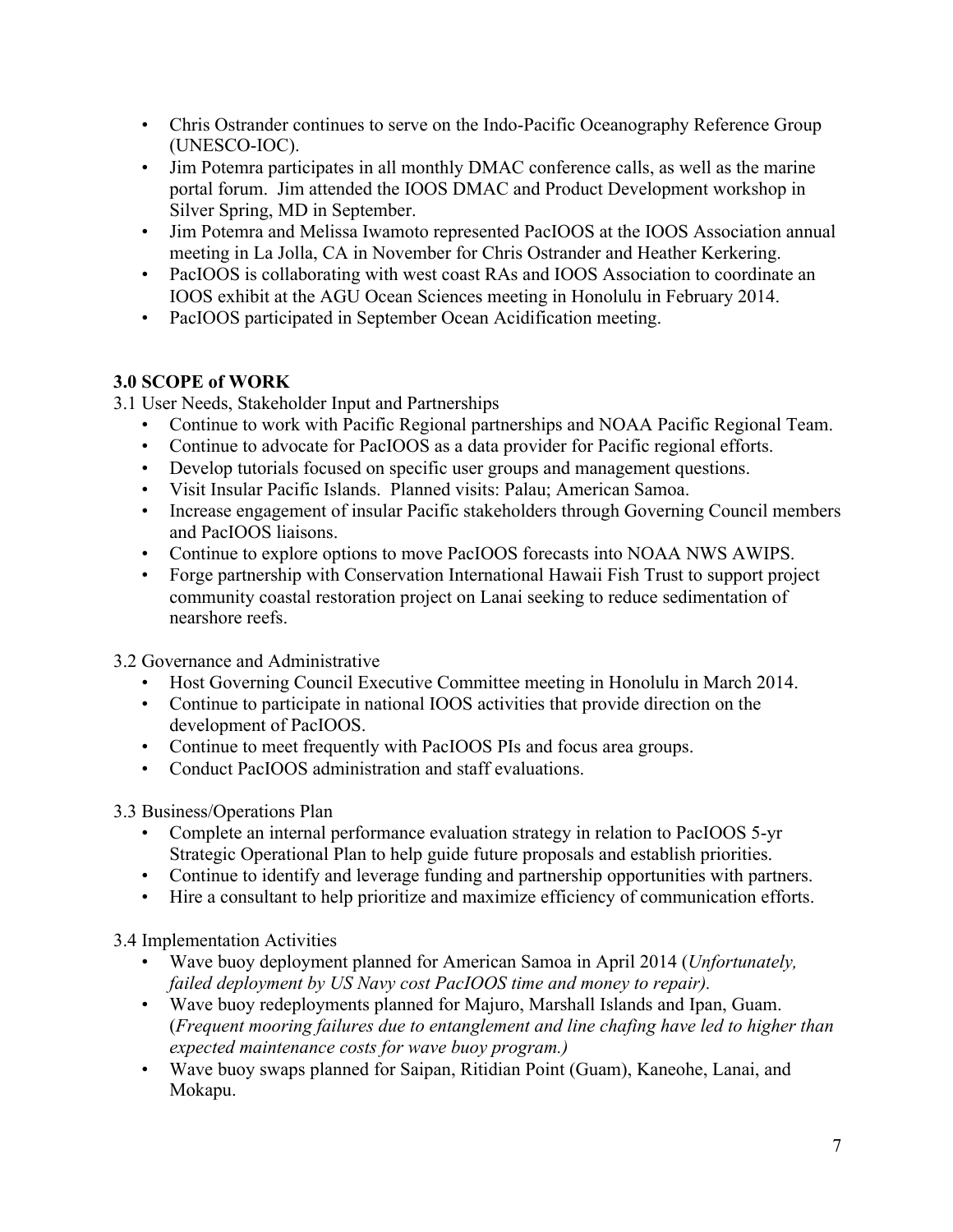- Mooring swap planned for Hilo wave buoy.
- Expansion of PacIOOS Wave Forecast to Northwest Hawaiian Islands.
- Upgrading PacIOOS ROMS ocean forecast model and changing the format of the way data is shared with DMG in order to make the data more accessible.
- Upgrading resolution of PacIOOS WRF models for Guam, CNMI, and Samoa with updated surface conditions.
- Continued analysis of data for improving the PacIOOS wave run-rup forecast tool and adding new locations along the North Shore of Oahu.
- Continued data collection of harbor data to improve the PacIOOS harbor surge forecast tool in Haleiwa Harbor.
- Develop a harbor surge forecast for Hilo Harbor (*Opportunity to leverage US Army Corps of Engineers -USACE- project studying surge phenomenon in Hilo Harbor starting January 2014. USACE will deploy 6 current meters and wave sensors in Hilo Harbor; PacIOOS will have access to all data. Barber's Point Harbor Surge Forecast tool development pushed back to FY14).*
- Finalize installation of Keaukaha (Hilo) HFR; Install second Hilo HFR at Hamakua (*awaiting permits).* Funding for Hilo HFR provided by NOAA CSP*.*
- Installation of HFR at Kapolei, Oahu at Chevron Refinery (*awaiting permits).*
- Upgrades to HFR installations on Oahu, including more antennae, wind turbines, and Faraday shielding.
- Address backlog of quality-controlled and reprocessed HFR data (*backlog due to new installations and replacements of WERA radars*).
- Continued testing of prototype pop-up satellite tags measuring oxygen (on top marine predators).
- Continued participation in IOOS OTN Initiative with acoustic receivers.
- Increased number of tagged animals, especially off Maui, leveraged with State of Hawaii funding. Continue to provide near real-time shark tracks on PacIOOS website.
- Deploy two new Maui water quality NSS (*deployment dates postponed until January 2014 to coincide with NOAA CO-OPS travel schedule*).
- Launch upgraded Ala Wai Turbidity Plume Map in Spring 2014.
- Service, ship, and redeploy Majuro and Wailupe NSS (*Majuro NSS had loose connectors, causing water to enter electronics; Wailupe installation set-up inadequate and needed to be reconfigured).*
- Redeploy Kiholo Bay (Big Island) water quality buoy (*Satlantic technical issues with the buoy have kept it out of the water for some time now).*
- Deploy new YSI water quality buoy in Pelekane Bay (Big Island), purchased with EPSCoR funding.
- Continue participation in NOAA PMEL ocean acidification efforts, including maintenance, water sampling, and other efforts related to DIC buoy and pH sensors on PacIOOS and CRIMP WQBs.
- Deploy a Sea pHox instrument in collaboration with ACT and Scripps to measure pH and oxygen.
- Participate in new Kilo Nalo underwater, cabled observatory process.
- Purchase 10 pressure sensors and temporarily deploy 2 Seabird NSS on Lanai to support short-term data needs of community-based coastal restoration project.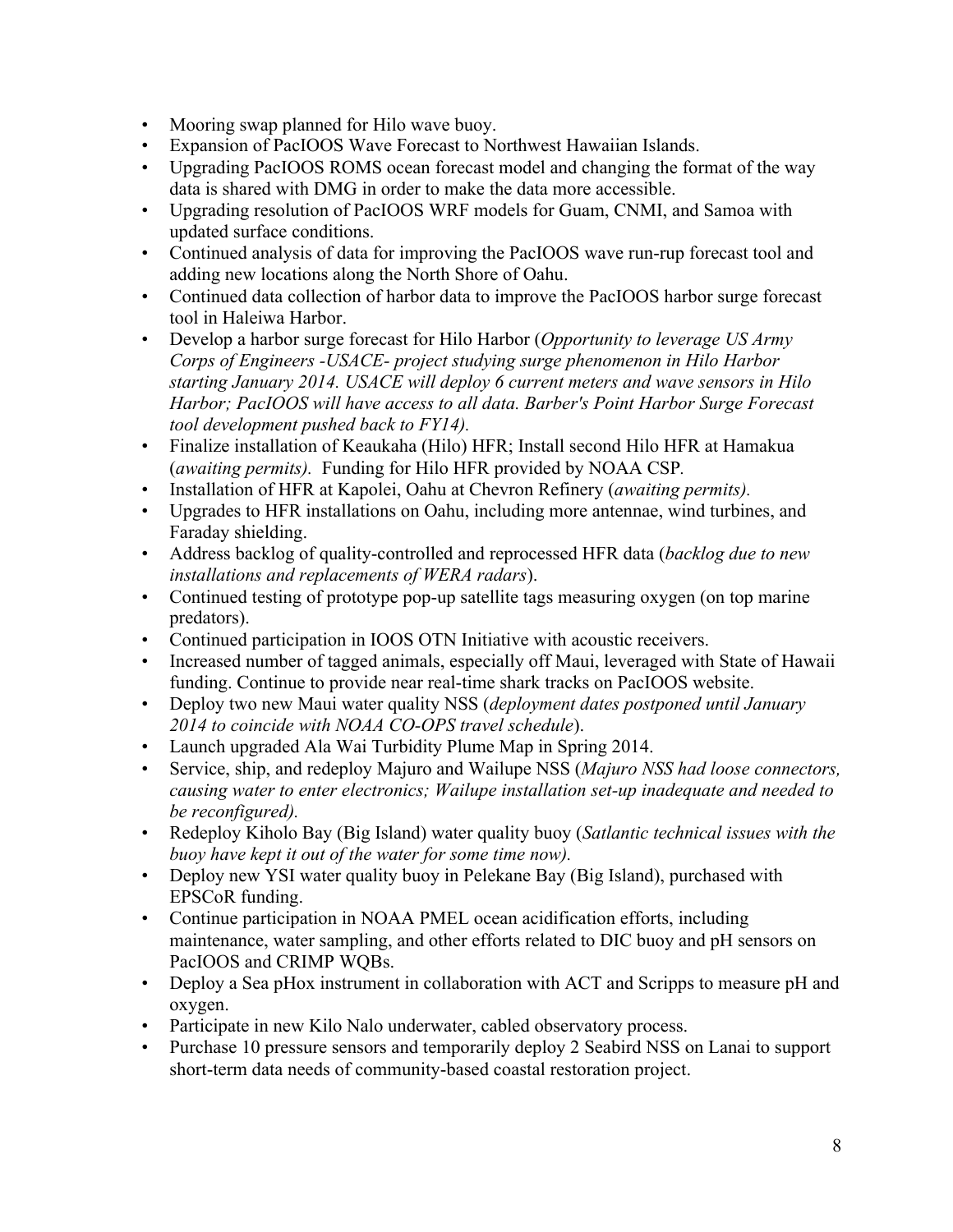# 3.5 DMAC

- Continue to add additional tiger sharks to Hawaii Tiger Shark Tracking project page, as data become available.
- Finalize and release PacIOOS SLR/Shoreline Change tool for Hawaii Planners.
- Finalize and release PacIOOS catalog web service.
- Continue to work with the City and County of Honolulu on the Mamala Bay project page.
- Continue to work with NOAA CSC and contractor to bring NOAA Flash Flood Tool back online for emergency managers.
- Continued expansion and addition of data into PacIOOS Voyager and Voyager mobile.
- Continue meeting IOOS DMAC protocol, specifically for SOS compliance.

3.6 Education, Outreach and Public Awareness

- Continue working with COSEE to code and deploy PacIOOS kiosks to College of Marshall Islands, Windward Community College, Hawaii State Art Museum, and NOAA Sanctuaries Center (Kauai).
- Continue to present and participate in local events (AGU Ocean Sciences Meeting, NOAA PRiMO, etc.).
- Continue to provide and create electronic and printed outreach materials (newsletters, flyers, fact sheets, etc.).
- Continue to publish and distribute press release on compelling aspects of PacIOOS.
- Refine classroom activities using PacIOOS Voyager to raise awareness and enthusiasm for ocean data in secondary and undergraduate classrooms.
- Continue to identify and publish PacIOOS success stories.
- Examine options for refining website for a more user-friendly experience.
- Target outreach efforts on specific agencies to help address PacIOOS goals.

3.7 National and International Collaborations

- IOOS Association meeting in Washington, D.C. in March 2014.
- Continued participation in IOOS Association, PI-GOOS, IOOS FAC.
- Exploring Voyager license agreement with Okinawa Institute of Science and Technology (OIST).
- PacIOOS and UH Center for Island, Maritime, and Extreme Environment Security (CIMES) collaborating with Liquid Robotics and USSI to develop, test, and deploy passive acoustic sensors for ship detection and tracking---with specific application to IUU fishing in the PacIOOS region.

## **4) Personnel and Organizational Structure**

No changes in key scientific or management personnel occurred during this reporting period.

- New PacIOOS liaisons hired for American Samoa and Marshall Islands, in collaboration with UH Sea Grant.
- PacIOOS hosted its first summer intern through July.
- PacIOOS hired two part-time, undergraduate student assistants.

## **5) Budget Analysis**

Spending is on track with projected program expenditures, with full draw down of funds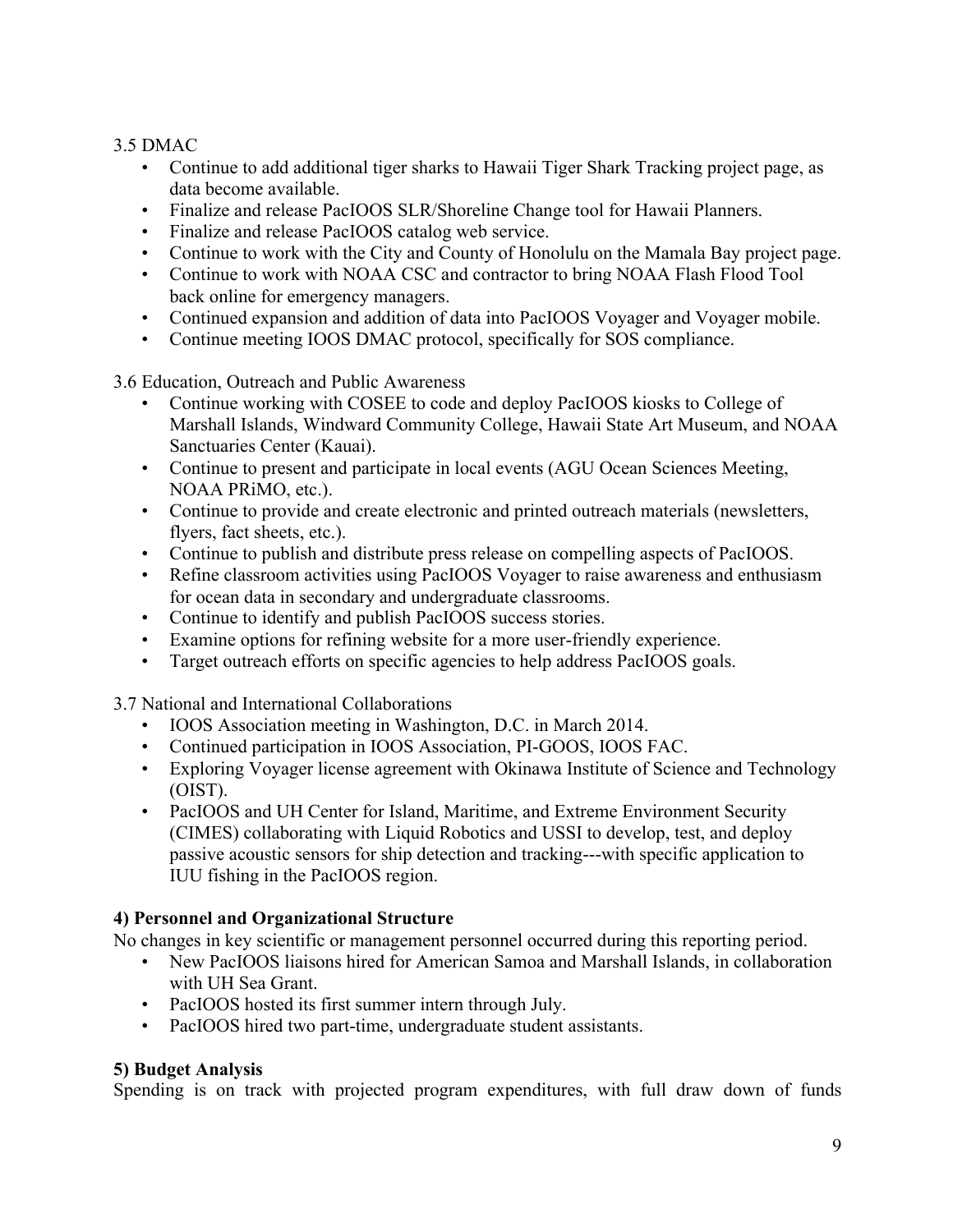anticipated by the conclusion of this 5-year funding agreement.

The University of Hawaii Office of Research Services submitted a semi-annual financial report for the period ending 9/30/13, through Grants Online, dated 10/23/13. That report showed total receipts of \$4,748,183.61, representing a draw down of 66% of the Federal funding for this award, over 47% of the performance period.

As of December 1, 2013 internal budget tracking shows receipts of \$5,269,499.35, representing a draw down of 74% of the Federal funding for this award, 50% of the way through the performance period.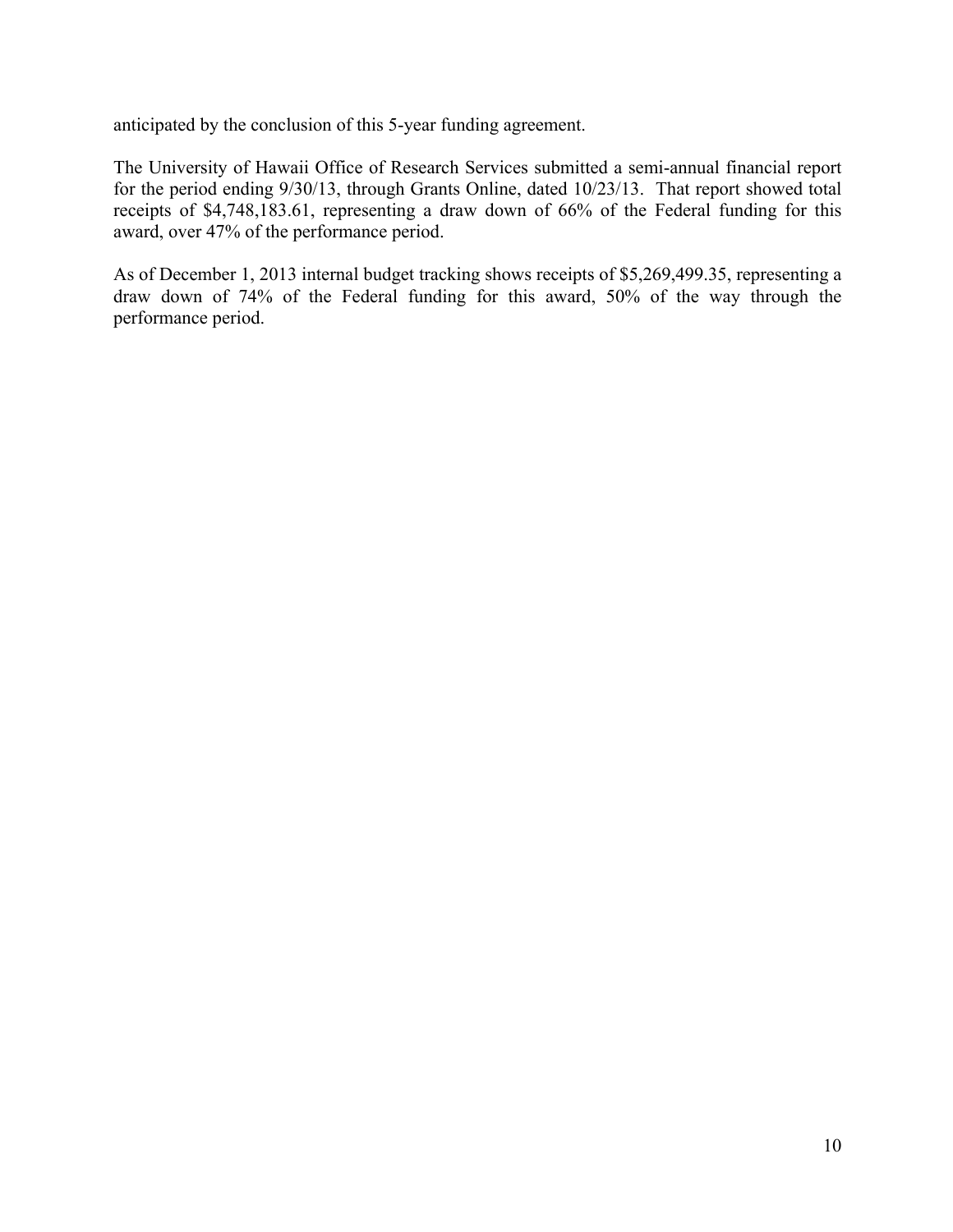#### **Semi-Annual Supplemental Information**

- 1. Products and Services
	- Regional Products or Services
		- o Developed new **PacIOOS Voyager Mobile** version released in September 2013, less than one year after Voyager release. http://pacioos.org/voyager/mobile/ Highlights include:
			- § Optimization for touch screen devices and small screen sizes.
			- § Simplified interface highlights the components most critical for on-the-go monitoring;
			- Accessed through a web browser, so available for use on any brand of mobile device with Internet access;
			- Users can identify their current location to better orient themselves on the map;
			- Ruler to measure the distance between two locations:
			- Click a point on the map to get its ocean depth or land elevation.
		- o **PacIOOS Voyager** improvements include:
			- § Insular Pacific and Northwest Hawaiian Islands benthic habitat maps;
			- Atmospheric forecast model output for three new regions: CNMI, Guam, and American Samoa;
			- Ocean circulation model output for two regions: CNMI and Guam;
			- Updated State of Hawaii flood hazard zones and evacuation centers.
			- Auto-select of nautical charts:
			- Corrections to vector displays; and
			- New marine organism tracking features.
		- o New PacIOOS service called "**Project Pages**" to serve as a repository of ocean and coastal program and project data collected by researchers, NGOs, community groups, and partners throughout the Pacific for a service fee. New "project pages" include:
			- Hawaii Tiger Shark Tracking developed in partnership with Hawaii Institute of Marine Biology (HIMB) researchers funded by the State of Hawaii to display near real-time tracks and locations of tiger sharks tagged off Maui. http://pacioos.org/projects/sharks/
			- Hawaiian Islands Sentinel Site Cooperative (NOAA PSC);
			- Radionuclide levels around the Hawaiian Islands (UH Manoa); and
			- Waianae Ordnance Reef Current Study (NOAA ORR and NOAA ONMS).
		- o Development of a catalog web service to allow users to search the vast PacIOOS data holding in an automated fashion (*near completion*).
		- o Development of Sea Level Rise/Shoreline Change tool to provide easy access to shoreline change rates and potential impacts of sea level rise in relation to a particular parcel (*currently in beta testing*).
		- o Working with NOAA CSC and contractor to provide real-time flash flood alerts to county and state emergency managers.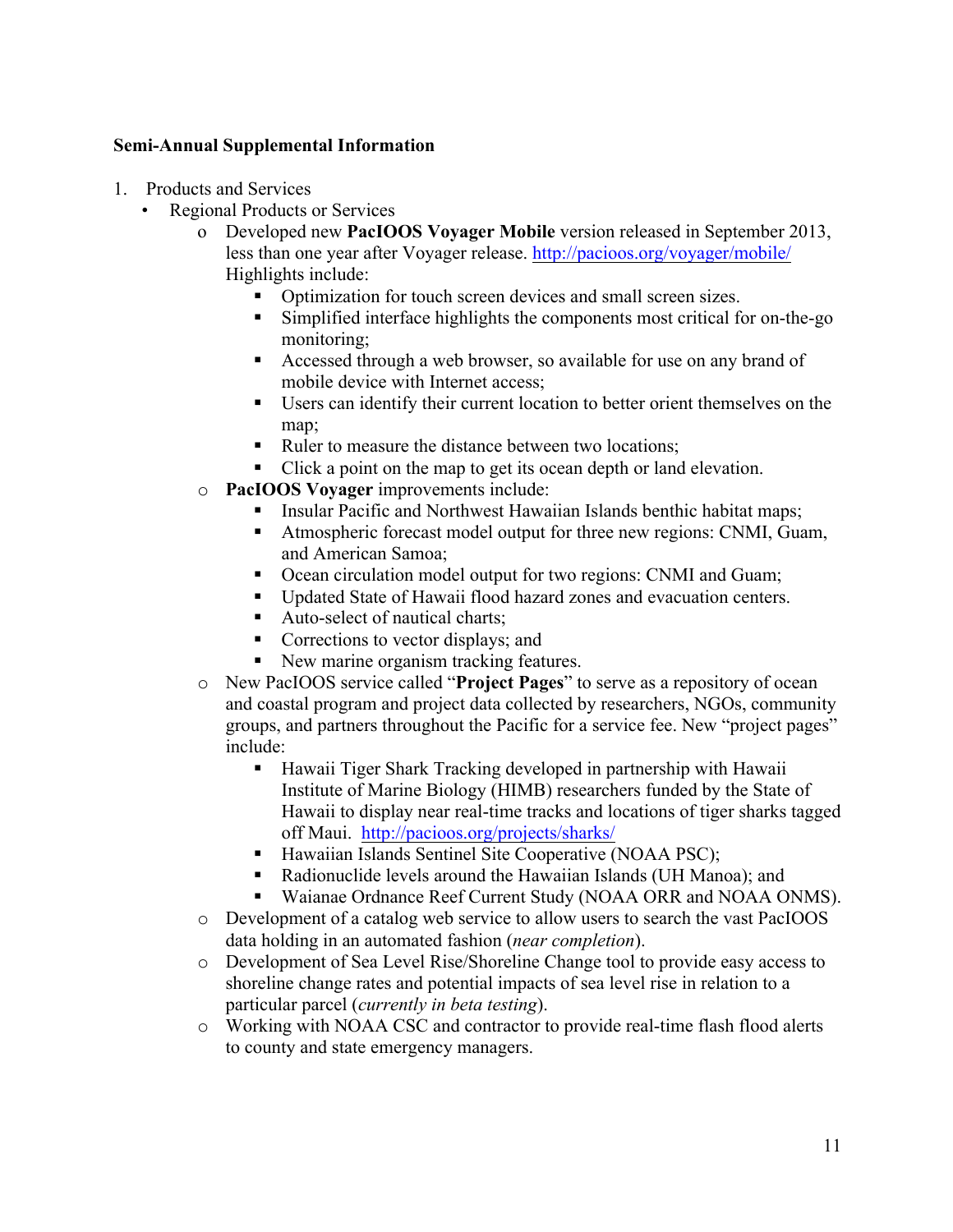- o In collaboration with NOAA Hawaiian Islands Humpback Whale National Marine Sanctuary, developed an interface for targeted users to explore geospatial data related to the management of Niihau.
- o Developed a system to provide two WW3/SWAN wave forecasts per day (*to address requests from NOAA NWS*).
- o Developed system to compile WW3 input files from original NOAA NCEP sources to bypass WW3 FTP site, which was experiencing frequent delays and a long outage.
- o Expanded PacIOOS Weather Research and Forecasting (WRF) model to CNMI (12km resolution); Guam (2km resolution); and Samoa (3km resolution). 7-day forecasts of surface air temperature, wind, rain, humidity, and air pressure; updated hourly.
- o Expanded PacIOOS Regional Ocean Modeling System (ROMS) to CNMI (4km resolution); Guam (2km resolution); and American Samoa (3km resolution). Seven-day forecasts of water temperature, currents, salinity, and sea surface height at various depths.
- o New Harbor Surge Forecast Tool released for Haleiwa Harbor.
- o PacIOOS High Sea Level Forecast for Majuro improved to reflect a possibility of flooding if the largest swell heights at the time are at a minimum height.
- o Extended coverage of real-time surface currents along west coast of Oahu.
- o Developed new Ala Wai Turbid Plume Forecast.
- o New Water Quality Web Pages that streamline all PacIOOS water quality assets, the new Ala Wai Turbid Plume Model, and State of Hawaii Clean Water Branch alerts and beach monitoring results.
- National Products or Services
	- o Continue to make regional assets available to national data centers and repositories.

## 2. Data Management

PacIOOS is continuously working toward a standards-based foundation for DMAC capabilities. The PacIOOS data management group (DMG) is tasked with ensuring the data collected by PacIOOS are stored and accessible to users via standard services. The utilization of standard web services, in particular OPeNDAP, SOS, and OGC, ensure that PacIOOS has DMAC capabilities that are compatible with the larger IOOS effort. All PacIOOS data services are standards-based, all data are open (although some are redistributed), and the PacIOOS system is service-oriented and uses common vocabulary.

Updated progress:

• Continued work on incorporating a Sensor Observation Service (SOS) into the PacIOOS suite of data services. The particular implementation is based on the THREDDS OPeNDAP server (TDS), and the PacIOOS DMG has been working with both Unidata (TDS) and ASA (SOS) to enable this service. At present, PacIOOS has two test data sets being served by SOS and once the service bugs are worked out, the plan is to add all of